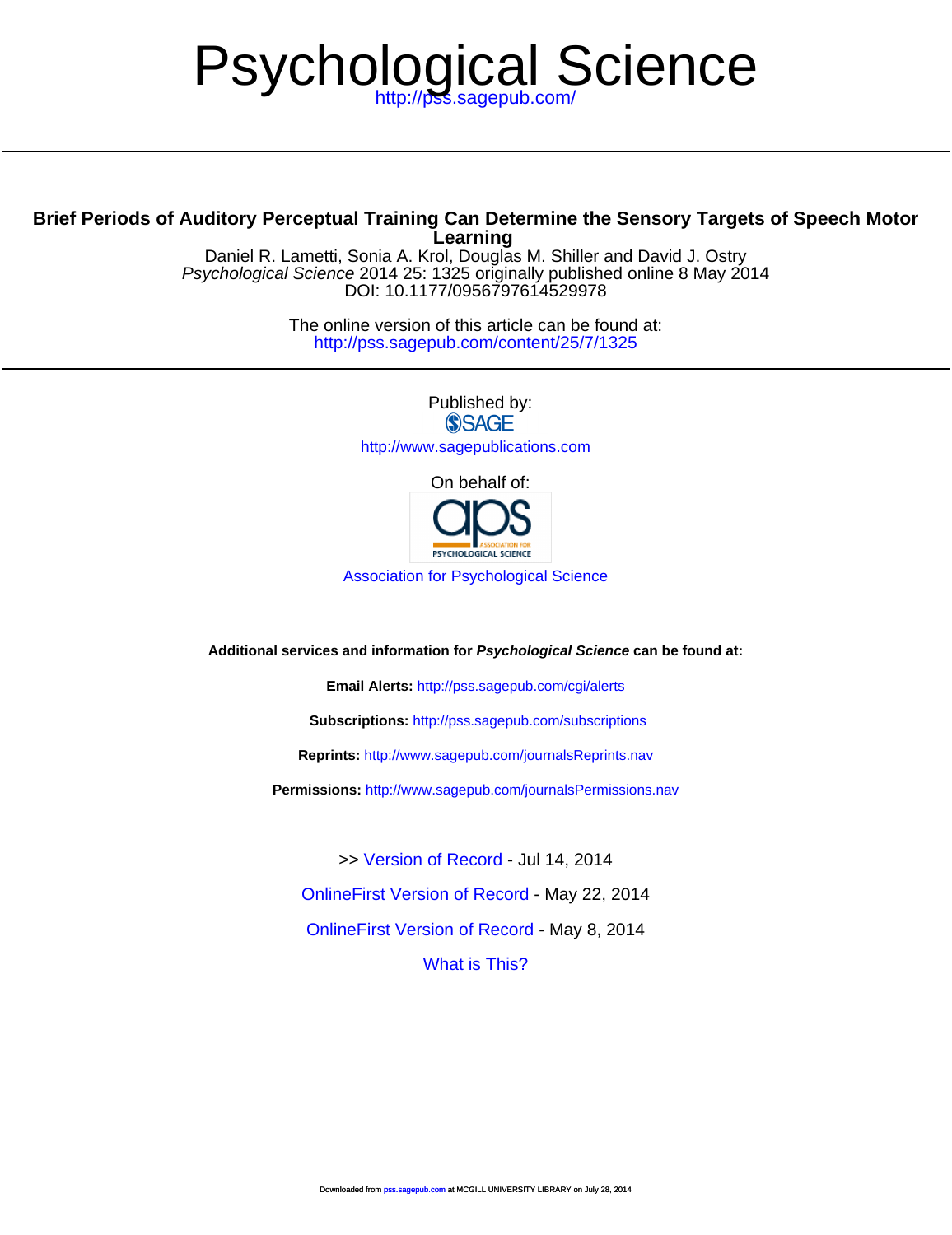

# Brief Periods of Auditory Perceptual Training Can Determine the Sensory Targets of Speech Motor Learning

# Daniel R. Lametti<sup>1,2</sup>, Sonia A. Krol<sup>1</sup>, Douglas M. Shiller<sup>3,4,5</sup>, and David J. Ostry $^{1,6}$

<sup>1</sup>Department of Psychology, McGill University; <sup>2</sup>Institute of Neurology, University College London;<br><sup>3</sup>Research Center, Sainte-Justine Hospital, Université de Montréal: <sup>4</sup>School of Speech Pathology and Research Center, Sainte-Justine Hospital, Université de Montréal; <sup>4</sup>School of Speech Pathology and Audiology, Université de Montréal; <sup>5</sup>Centre for Research on Brain, Language and Music, McGill University; and<br><sup>6</sup>Haskins Laboratories, New Haven, Connecticut Haskins Laboratories, New Haven, Connecticut

#### Abstract

The perception of speech is notably malleable in adults, yet alterations in perception seem to have little impact on speech production. However, we hypothesized that speech perceptual training might immediately influence speech motor learning. To test this, we paired a speech perceptual-training task with a speech motor-learning task. Subjects performed a series of perceptual tests designed to measure and then manipulate the perceptual distinction between the words *head* and *had*. Subjects then produced *head* with the sound of the vowel altered in real time so that they heard themselves through headphones producing a word that sounded more like *had*. In support of our hypothesis, the amount of motor learning in response to the voice alterations depended on the perceptual boundary acquired through perceptual training. The studies show that plasticity in adults' speech perception can have immediate consequences for speech production in the context of speech learning.

#### Keywords

cognitive neuroscience, speech perception, motor processes, learning

Received 10/18/13; Revision accepted 3/7/14

The perception of speech is remarkably plastic, yet alterations in speech perception seem to have little immediate impact on speech production. People quickly come to understand English spoken with a foreign accent, for instance, but this perceptual change does not cause them to suddenly adopt that foreign accent. This phenomenon contrasts with other behaviors like reaching, where increased visual acuity from, say, a new pair of glasses would immediately be used by the brain to make more accurate movements. Here, we provide initial evidence that alterations in speech perception do, in fact, have immediate consequences for speech production in the context of speech motor learning.

The perceptual goals of speech movements are typically identified by their acoustic properties. Different vowels, for instance, are contrasted mainly on the basis of peaks in the acoustic spectrum, or *formants* (Ladefoged, 1975). These frequency peaks are a major

perceptual target in speech motor control, just as visual or somatosensory targets guide limb movement. The perception of speech sounds has been shown to be highly flexible. It is apparent both anecdotally and experimentally that people adapt their speech perception to the unfamiliar acoustic properties of foreign accents (Clarke & Garrett, 2004; Maye, Aslin, & Tanenhaus, 2008) and computer-altered speech (Dupoux & Green, 1997). However, within a speaker's first language, changes in

#### Corresponding Authors:

Daniel R. Lametti, Institute of Neurology, University College London, Queen Square, London WC1N 3BG, United Kingdom E-mail: danielrlametti@gmail.com

David J. Ostry, Department of Psychology, McGill University, 1205 Dr. Penfield Ave., Montreal, Quebec H3A1B1, Canada E-mail: david.ostry@mcgill.ca

Psychological Science 2014, Vol. 25(7) 1325–1336 © The Author(s) 2014 Reprints and permissions: sagepub.com/journalsPermissions.nav DOI: 10.1177/0956797614529978 pss.sagepub.com

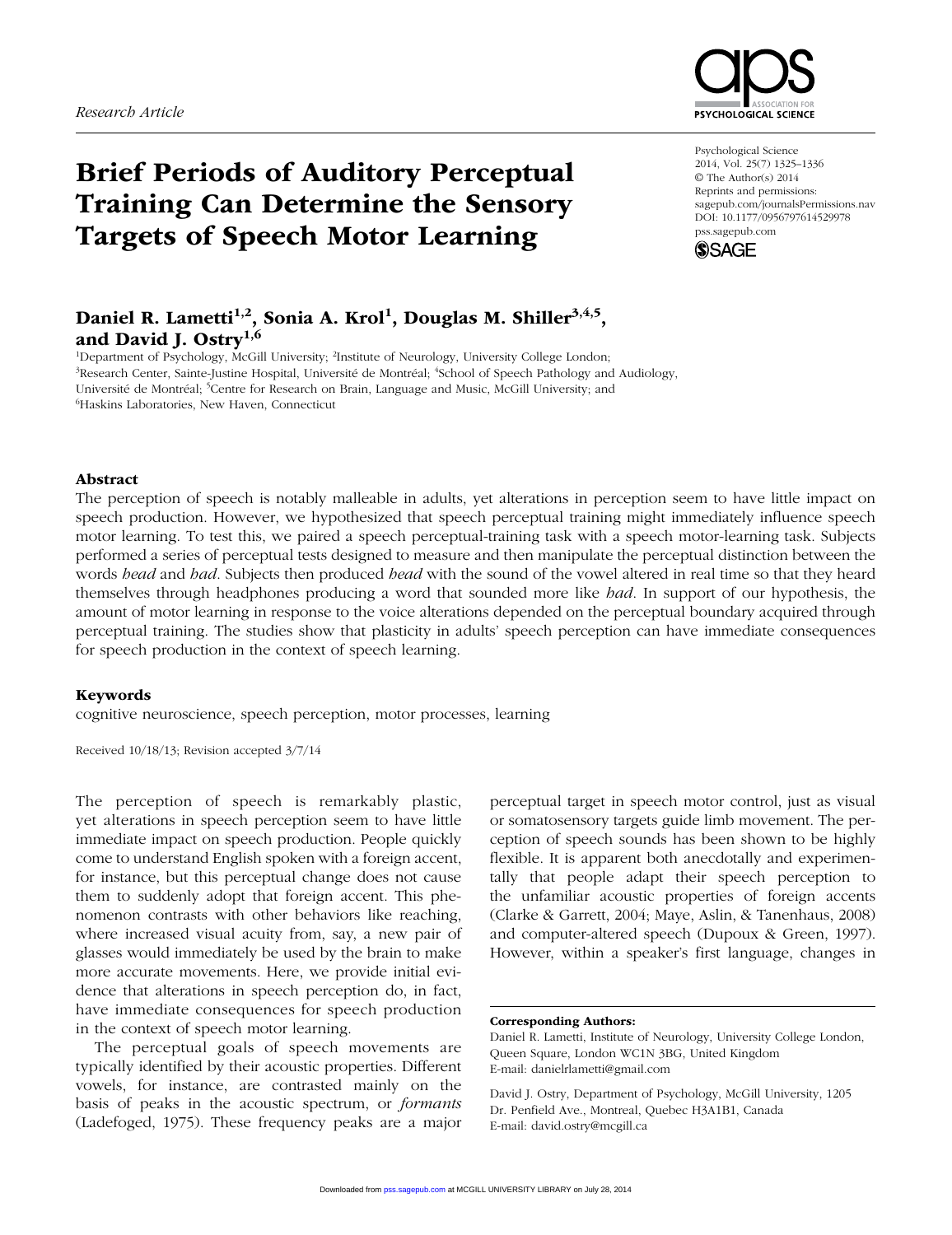

Fig. 1. The hypothesis and design of Experiment 1. When the first formant frequency (F1) of the vowel sound in *head* is increased in real time so that it sounds more like *had* than like *head* (a; black arrows), subjects should compensate by decreasing the frequency of their produced F1 until their productions fall within the perceptual range of *head* (gray arrows). The amount of compensation should depend on the point of perceptual distinction between *head* and *had* (horizontal bars). Thus, prior training that alters the perceptual boundary should affect the amount of compensation. The first session of Experiment 1 consisted of five phases (b). First, subjects spoke the words *head* and *had* (45 times each) without any manipulation (baseline). They then performed three perceptual tests designed to measure (PT1) and then alter (PT2 and PT3) the perceptual boundary between *head* and *had*. Next, subjects spoke the word *head* 135 times, with the sound of their voices altered in real time (i.e., an increase in F1) so that the word sounded more like *had*. In a fourth perceptual test (PT4), the perceptual boundary between the two words was measured again. Finally, subjects spoke the two words 45 times each without any manipulation so that aftereffects of the motor learning could be assessed.

speech perception seem to have only a small impact on speech production (Kraljic, Brennan, & Samuel, 2008; Samuel & Kraljic, 2009) even after a considerable amount of speech perceptual training (Rvachew, 1994). Perceptual training can affect speech production in the case of second-language learning but, again, only after days of training (Bradlow, Akahane-Yamada, Pisoni, & Tohkura, 1999; Bradlow, Pisoni, Akahane-Yamada, & Tohkura, 1997; Callan et al., 2003; Wang, Jongman, & Sereno, 2003).

Recent research on the motor control of speech and limb movements has shown that perceptual change is coupled to motor learning (Cressman & Henriques, 2009; Haith, Jackson, Miall, & Vijayakumar, 2008; Ostry, Darainy, Mattar, Wong, & Gribble, 2010; Shiller, Sato, Gracco, & Baum, 2009; Vahdat, Darainy, Milner, & Ostry, 2010). Studies of speech development show that changes in speech perception precede speech learning (Kuhl, 2004; Tsao, Liu, & Kuhl, 2004). In the study reported here, we examined the impact of perceptual change on adults' capacity for speech learning in their first language. We paired a perceptual-training task with a motor-learning task to test whether altering the perceptual distinction, or boundary, between two vowel sounds significantly influenced the degree to which participants learned to adapt their speech movements in response to perceived errors in producing these sounds. In support of prior research, our results showed that previously learned speech movements were left unchanged by perceptual training. Alterations in the perception of speech did, however, have immediate consequences for adults' speech motor learning.

Figure 1a lays out the experimental hypothesis, and Figure 1b shows the design of Experiment 1 used to test this hypothesis. When the first formant frequency (F1) of the vowel sound in *head* is increased in real time so that subjects hear themselves saying something closer to the vowel sound in *had*, they should compensate by decreasing the frequency of their produced F1 until their productions fall within the perceptual range of head. If speech perceptual training manipulates their perception of the boundary between *had* and *head*, the alteration should affect the amount of compensation in a subsequent test of speech motor learning.

# Method

# *Subjects and apparatus*

Sixty-four women (age range = 18–30 years) who were native English speakers with normal hearing and speech participated in the study. Forty-four participated in Experiment 1, and 20 participated in Experiment 2. Only women were tested because of the large difference between men's and women's F1 frequencies. The sample sizes were chosen on the basis of our previous speechmotor-learning experiments, which demonstrated significant group differences with 10 to 20 participants in each condition (Lametti, Nasir, & Ostry, 2012; Rochet-Capellan & Ostry, 2011; Rochet-Capellan, Richer, & Ostry, 2012). Results from 2 subjects in Experiment 1 were excluded from the final analysis. In the first case, the subject's perceptual responses differed by more than 2 standard deviations from the group mean; in the second case, the subject's baseline F1 differed by more than 2 standard deviations from the group mean. Testing was performed in a sound-attenuating chamber. Subjects wore headphones (STAX, Miyoshi, Japan), and a directional microphone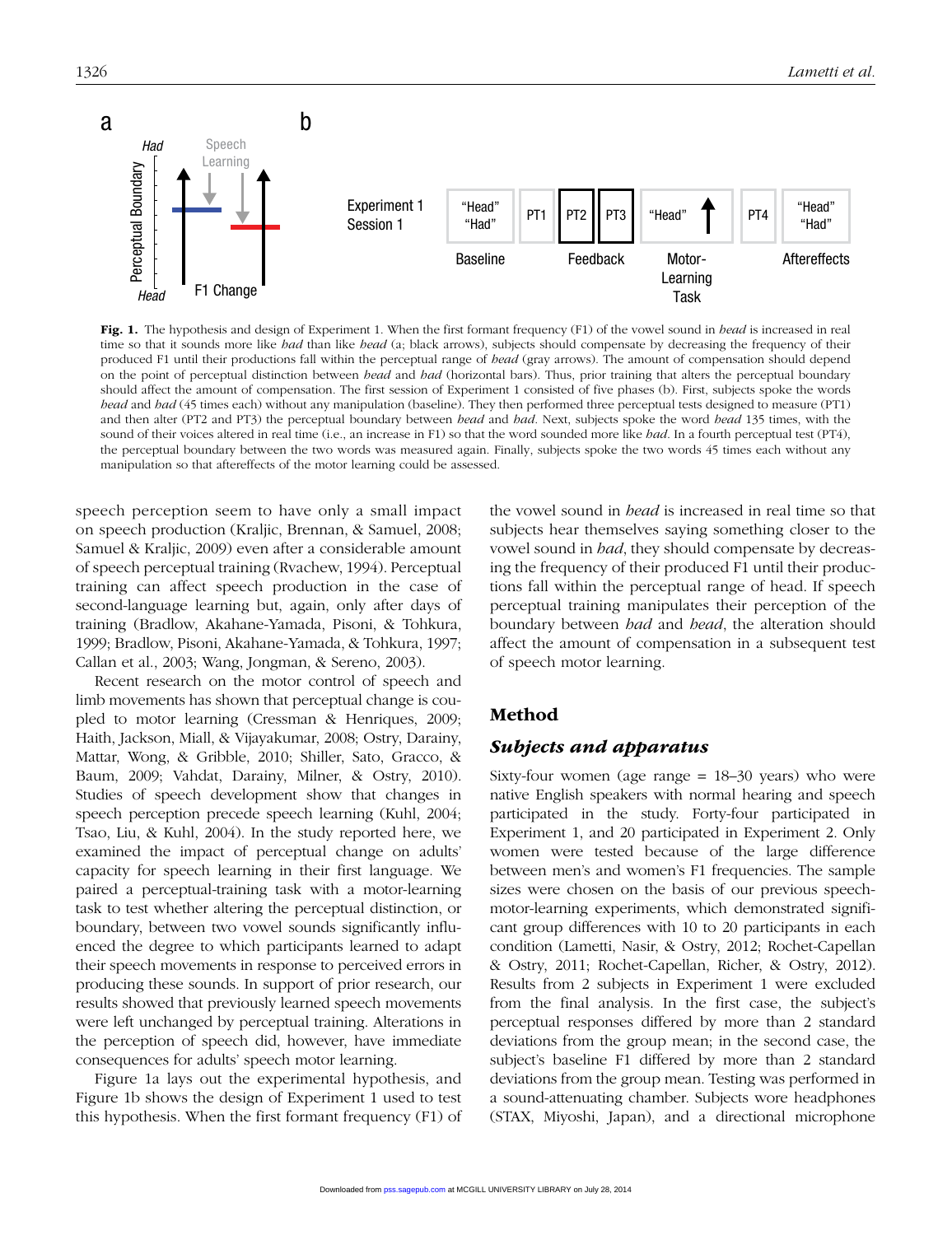(Sennheiser, Wedemark, Germany) was used to record speech. Speech was altered using an acoustical effects processor (VoiceOne; TC Helicon, Victoria, BC, Canada) and a dual-channel analog audio filter. Data analysis was performed in MATLAB (The MathWorks, Natick, MA). The McGill University Faculty of Medicine Institutional Review Board approved the experiments.

## *Experimental procedure*

Experiment 1 began with a measurement of baseline speech production. The words *head* and *had* appeared on a computer screen 45 times each in random order. Subjects were instructed to say each word in a clear voice. After the subjects produced the displayed word, it was removed from the screen, and the next word was displayed. The first perceptual test was then performed to measure the perceptual boundary between the words *head* and *had* (see Measuring Speech Perception). Subjects then performed perceptual tests with feedback designed to systematically shift their perceptual boundaries (see Perceptual Training).

One group of 21 subjects received feedback that moved their perceptual boundaries toward *head* (*head*-shift group), and a second group of 21 subjects received training that moved their perceptual boundaries toward *had* (*had*-shift group). After this training, subjects performed the motor-learning task: They spoke the word *head* 135 times with the sound of their voices altered in real time. To do this, we used acoustical signal processors and filters to shift F1 of the vowel sound in *head* up in frequency; the remaining formants were left unchanged (see Real-Time Alterations of Speech). A fourth perceptual test without feedback was then performed. Finally, subjects spoke *head* and *had* 45 times each with unaltered speech so that we could examine aftereffects associated with speech motor learning. In a post hoc addition to Experiment 1, participants were invited back to the lab for a second session of testing; 28 returned (13 in the *head*-shift group and 15 in the *had*-shift group). The time between the first and second testing sessions averaged 8.85 days (*SD* = 2.6; range  $= 7-14$  days). The second session was the same as the first except that the perceptual tests with feedback (i.e., perceptual training) were omitted.

In Experiment 2, 20 new subjects were divided into two groups (10 in the *head*-shift group and 10 in the *had*shift group). During an initial testing session, subjects performed the baseline production task and three perceptual tests, the last two with feedback. Subjects returned to the lab 2 days later for a second session. After a second baseline production task, they performed a fourth perceptual test (without feedback), the motor-learning task, and a fifth perceptual test (also without feedback). Finally, they spoke *head* and *had* 45 times each with unaltered speech. *Measuring speech perception.* Perception was measured using 10 words that spanned the perceptual continuum from *head* (Stimulus 1) to *had* (Stimulus 10). The words were based on utterances of a Canadian man. To create the stimuli on this 10-step continuum, we took the first two formants (F1 and F2) from the word *head* and shifted them in equal steps toward the formant values in *had*. F1 and F2 for *head* were 560 and 1745 Hz, respectively. F1 and F2 for *had* were 768 and 1648 Hz, respectively. During perceptual testing, the entire stimulus-set was played in a random order, one word at a time. This process was repeated 21 times. After subjects heard a stimulus, they were prompted by text on a computer screen to indicate, by pressing a key on a keyboard, whether the stimulus sounded more like *head* or more like *had*. Pressing the space bar triggered the next stimulus. The proportion of "had" responses for each stimulus was computed on a per-subject basis for each perceptual test. Psychometric functions were fit to these proportions using the binomial-distribution-fitting method (glmfit in MATLAB). The perceptual boundary—the point on the continuum at which *head* was perceived 50% of the time—was calculated from the psychometric function for each subject.

**Perceptual training.** For the perceptual tests with feedback (i.e., perceptual training), a new perceptual boundary was set for each subject. This boundary was either one stimulus lower (half the subjects) or one stimulus higher (other half of subjects) on the continuum than the subject's original, rounded-to-the-nearest-integer perceptual boundary. Feedback was then given based on this new boundary. If the new perceptual boundary was Stimulus 6, for instance, "CORRECT" was displayed on the screen if the subject indicated that she had heard *head* for any stimulus from 1 through 5 and *had* for any stimulus from 6 through 10; otherwise, "INCORRECT" was displayed on the screen.

Incorrect responses added a point to an error counter at the bottom right of the screen. Subjects were instructed to minimize errors. After completion of the first perceptual test with feedback, the number of errors made was displayed on the screen along with an instruction to reduce this number. The error counter was then reset to zero, and subjects made another 210 perceptual choices with feedback, for a total of 420 choices with feedback. Pre-motor learning perceptual testing (PT1) and training (PT2 and PT3) took approximately 18 min.

*Analysis of perceptual data.* To compute the perceptual boundary on a unitless scale (see Auditory Analysis) used to relate speech motor learning to baseline production, the perceptual stimuli were represented as a ratio of the F1 frequency for each stimulus relative to the F1 frequency of Stimulus 1 (*head*). Thus, the value of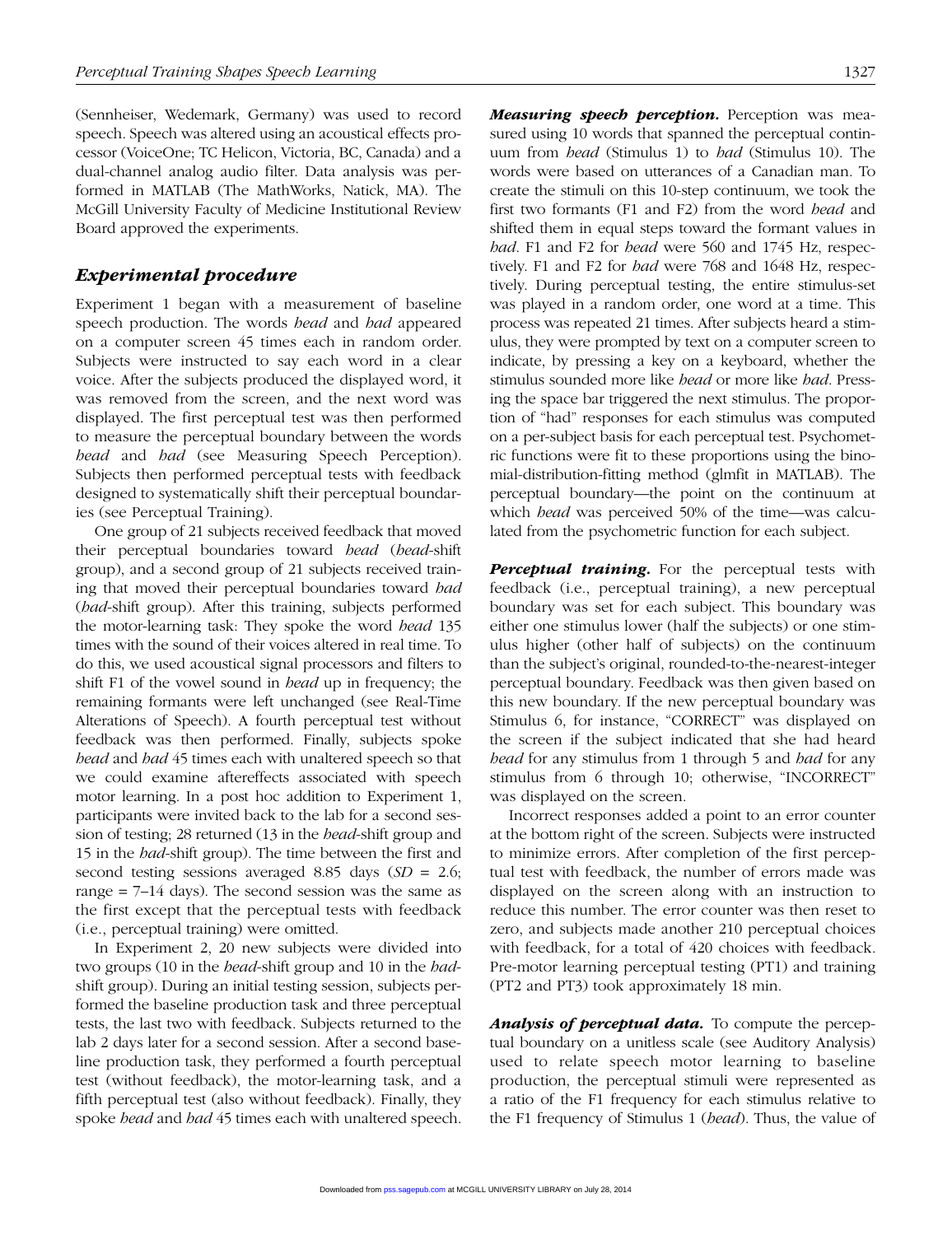Stimulus 1 was 1.0 (560/560 Hz), the value of Stimulus 2 was 1.04 (582/560 Hz), and so on toward Stimulus 10, which had a value of 1.37 (768/560 Hz). The psychometric function was fit to the proportion of "had" responses at each of these values, and the perceptual boundary for each perceptual test was found from this function. The distance to the perceptual boundary was computed as the difference between "had" on this unitless scale and the value of the perceptual boundary computed as described earlier. Changes in perceptual boundaries were assessed using split-plot analyses of variance (ANOVAs) with Bonferroni-corrected post hoc tests. To examine changes in perception over time, we calculated the proportion of "had" responses for each block of 10 perceptual decisions. Exponential functions of the form  $y = a + b(1 - c)^x$  were fit to the mean proportion of "had" responses from the last block of 10 perceptual choices in the baseline test.

*Real-time alterations of speech.* During the motorlearning task, acoustical signal processors and filters were used to shift F1 of the vowel sound in *head* up in frequency; the remaining formants were unchanged (Rochet-Capellan & Ostry, 2011). The altered signal was mixed with 70-dB, speech-shaped masking noise and played back to subjects through the headphones with a delay of 11 ms. Subjects thus spoke the word *head* but heard a word with an F1 closer to that in *had*. In Experiment 1, the baseline F1 frequency of subjects averaged 739 Hz, and there was no difference between the two groups in baseline F1 frequency,  $t(40) = 1.35$ ,  $p > .15$ . The signal processor increased F1 frequency by approximately 24%, for a total F1 increase of  $174$  Hz  $(SD = 22)$ Hz). The F1 shift was calculated separately for each subject, and then an average across the group was calculated. There was no difference in the amount of F1 shift for subjects in the two perceptual-training groups,  $t(40)$  = 0.77,  $p > .45$ . In Experiment 2, the baseline F1 frequency of subjects averaged 729 Hz, and there was again no difference in baseline F1 frequency between the two groups,  $t(18) = 0.07$ ,  $p > .9$ . The signal processor increased baseline F1 frequency by approximately 26%, for a total F1 increase of 186 Hz  $(SD = 21$  Hz). As in Experiment 1, there was no difference in the amount of shift between the two perceptual-training groups,  $t(18) = 0.24$ ,  $p > .80$ .

### *Auditory analysis*

Speech was recorded at a sample rate of 44.1 kHz and a bit depth of 16 bits per sample. The software package Praat was used to detect (Boersma & Weenink, 2014) vowel boundaries and calculated F1 frequencies from a 30-ms window at the center of the vowel (Rochet-Capellan & Ostry, 2011; Shum, Shiller, Baum, & Gracco, 2011). In both experiments, to examine changes in F1 related to altered auditory feedback, we divided the F1 frequency of each utterance by the mean F1 of the last 30 *head* utterances of baseline production from the first session of testing (pretraining production). We calculated the mean of this normalized measure of F1 frequency for the last 45 utterances of altered auditory feedback and the first 15 utterances of aftereffect trials. For the subjects who returned to the lab after initial testing, we calculated mean normalized F1 frequency for the last 30 utterances of the second session of baseline production, the last 45 utterances of the second session of altered auditory feedback, and the first 15 utterances of the second session of aftereffect trials. These means were compared using split-plot ANOVAs with Bonferroni-corrected post hoc tests. Exponential functions of the form  $y = a + b(1 - c)^x$  were fit to the mean normalized F1 values calculated from blocks of five utterances taken from the altered feedback (i.e., motor learning) phase of the experiment.

# Results

Figure 2a shows the average of the psychometric functions fit to perceptual responses before and during perceptual training. Perceptual training caused a shift in the psychometric curves either toward *head* or toward *had* on the continuum. The mean  $R^2$  for the psychometric fits was .98 (range = .88–.99). Figure 2b shows the proportion of "had" responses averaged across subjects computed from blocks of 10 perceptual judgments made with and without feedback. To help visualize the speed of perceptual change, we fit exponential functions to the data (Fig. 2b). The coefficient of determination,  $R^2$ , was .49 for the *head*-shift group and .32 for the *had*-shift group. As computed from the fit functions, perceptual change reached 90% of asymptote by the 88th trial for the *head*shift group and by the 44th trial for the *had*-shift group.

Figure 3a shows the perceptual boundary in units of F1 frequency relative to baseline for each perceptual test in the first session of Experiment 1. Perceptual training moved the boundary of the *head*-shift group toward *head* and the boundary of the *had*-shift group toward *had* ( $p < .001$  in each case). This change in the perceptual boundary was also observed in the perceptual test that followed speech motor learning (i.e., the fourth perceptual test;  $p < .001$ ). In Figure 3b, F1 frequency of the vowel sound in *head* relative to baseline production of *head* is plotted over the course of the experiment. After perceptual training, subjects produced the word *head* with the signal processor turned on such that the F1 frequency for the vowel was increased to a value closer to that in *had* (i.e., the motor-learning task). Subjects compensated for this alteration by learning to produce F1 at a lower frequency. Figure 3b shows that the *head*shift group learned to compensate more for the speech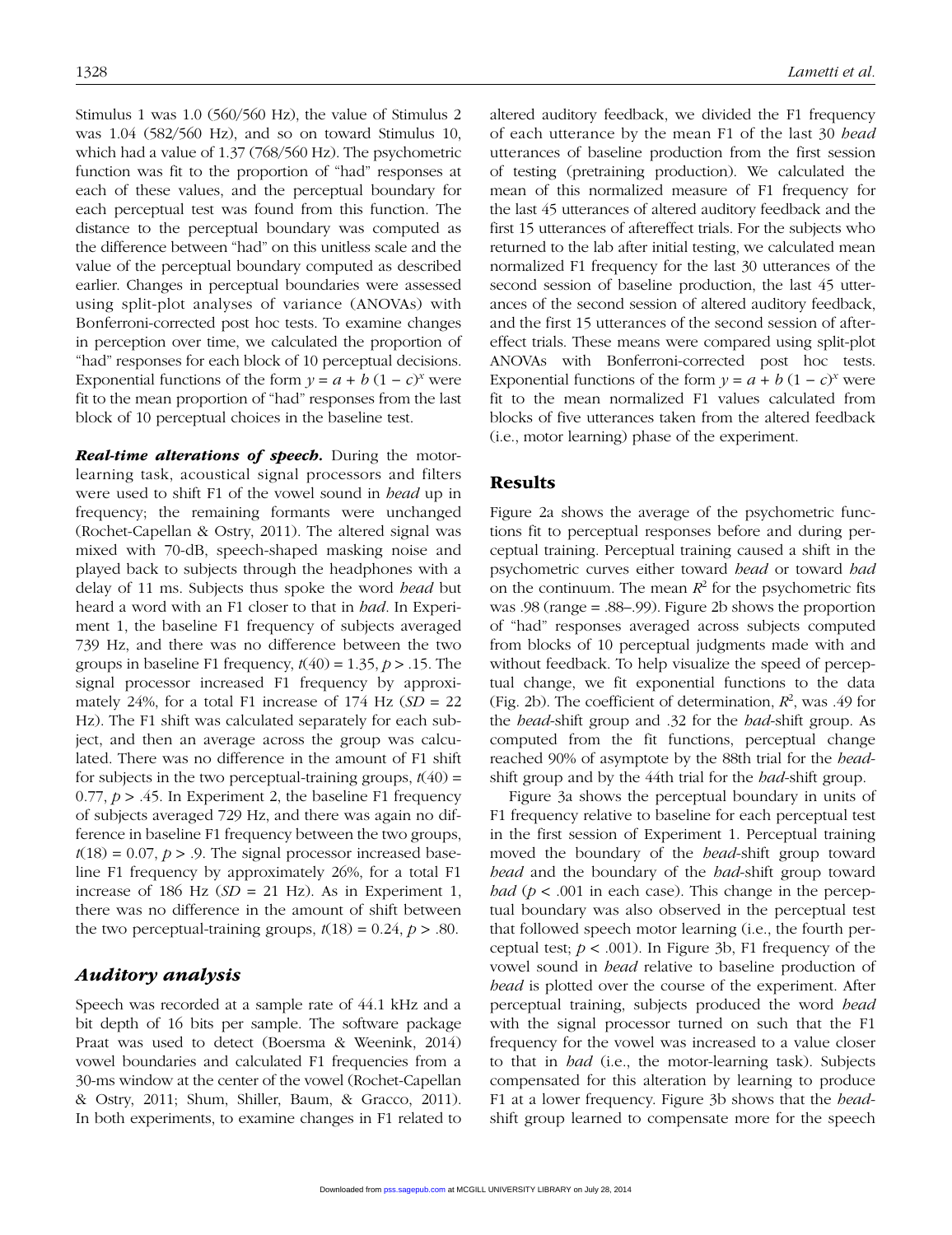

Fig. 2. The impact of perceptual training in Experiment 1. In (a), the proportion of "had" responses is plotted as a function of the frequency of the vowel's first formant (F1 frequency) relative to Stimulus 1 ("head"). The dashed vertical lines show the perceptual boundaries between *head* and *had* (calculated in F1 units relative to Stimulus 1) before training (as measured from the first perceptual test, PT1) and after training (as measured from the third perceptual test, PT3). The black curves are based on responses from PT1. The colored curves are based on responses from PT3, which included feedback. "Correct" and "Incorrect" refer to feedback given during PT2 and PT3 for a "had" response. In (b), exponential functions (heavy curves) were fit to the data (thin curves). The proportion of "had" responses is plotted as a function of perceptual test (PT1, PT2, and PT3). The thin colored lines join data points that represent the average of 10 perceptual responses. Exponential functions (heavy colored lines) were fit to the data. Each perceptual test took about 6 min.

alteration than the *had*-shift group (*p* < .04). The *head*shift group also showed greater learning-related aftereffects when the voice alteration was removed  $(p < .02)$ .

The amount of speech motor learning in response to the voice alteration depended on the distance from *had* to the acquired perceptual boundary measured during the third perceptual test ( $r = .52$ ,  $p < .0005$ ; see Fig. 3c). Significant correlations between these measures were also found within each group (*head*-shift group: *r* = .49, *p* < .03; *had*-shift group: *r* = .51, *p* < .02). Furthermore, a negative correlation was observed between training-related changes in perception and the amount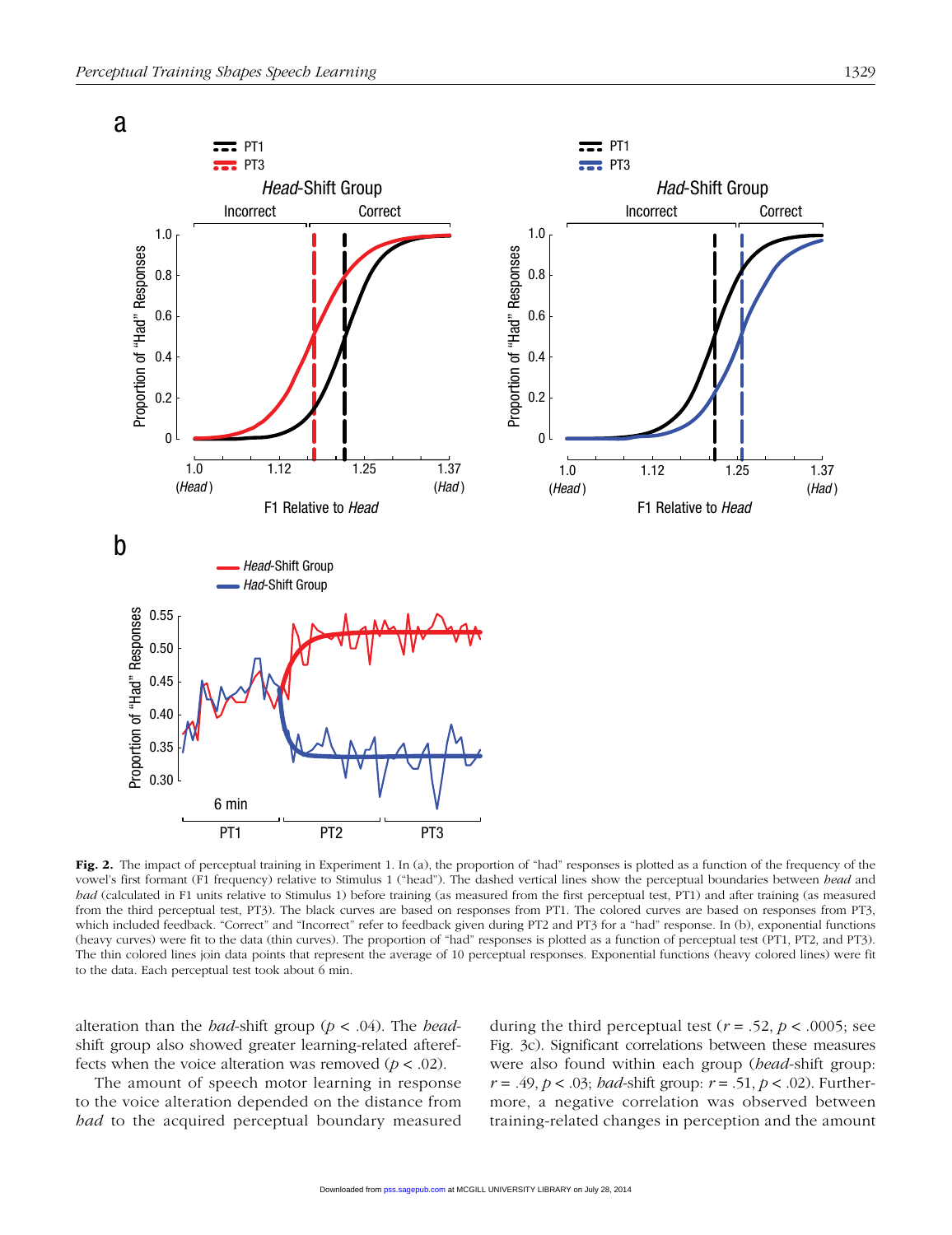

Fig. 3. The impact of perceptual training on motor learning in the first session of Experiment 1. In (a), the perceptual boundary between *head* and *had* (calculated as the frequency of formant 1, or F1, relative to the frequency of F1 in *head*) is plotted as a function of perceptual test (PT). Error bars represent ±1 *SE*. In (b), the produced frequency of F1 relative to the baseline frequency of F1 in *head* is plotted against number of utterances of *head*. In the baseline phase, subjects uttered *head* 45 times. After PT1, PT2, and PT3, subjects said *head* 135 times with altered feedback to induce motor learning; this was followed by PT4. In the final production phase, subjects said *head* 45 times so that aftereffects could be measured. The shaded areas around the curves represent  $\pm 1$  *SE*, and the curves join averages computed from blocks of five utterances. In (c), the amount of speech motor learning (i.e., the change in produced F1) is plotted against the distance between the F1 frequency in *had* and the trained perceptual boundary. In (d), produced F1 frequency relative to baseline is plotted against number of utterances of *head*. Exponential functions were fit to the data to illustrate the effect of perceptual training on speech motor learning (arrows).

of speech motor learning (*r* = −.37, *p* < .02). Shifts in the perceptual boundary toward *head* were associated with greater speech motor learning whereas shifts toward *had* were associated with less speech motor learning. The results suggest that perceptual training predictably altered speech motor learning.

Figure 3d shows exponential functions fit to the patterns of motor learning shown in Figure 3b for each of the two groups. The coefficient of determination, *R*2 , was .93 for the *head*-shift group and .66 for the *had*shift group. As computed from the functions, the curve for the *head*-shift group reached asymptote at 0.91, 95%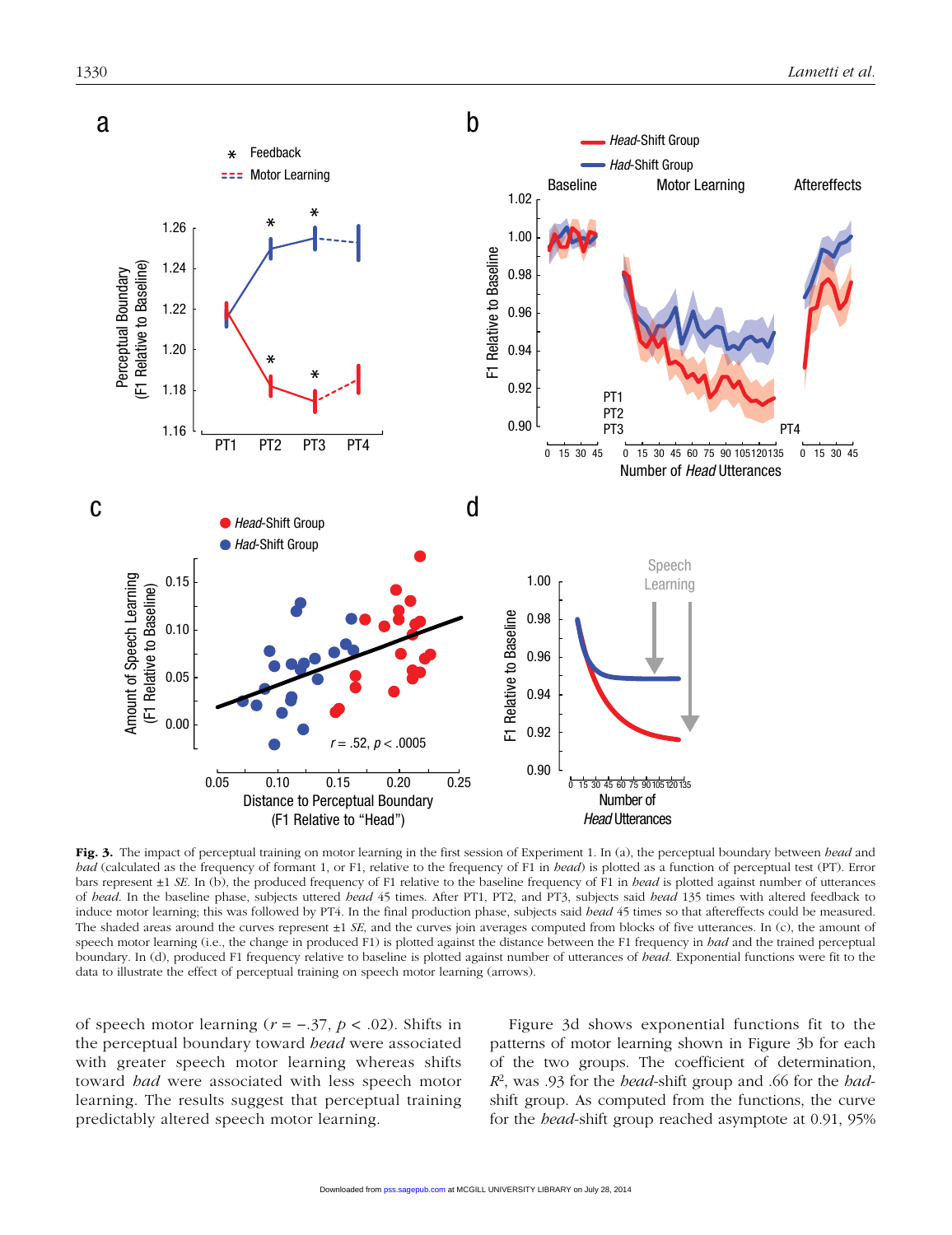confidence interval  $(CI) = [0.909, 0.918]$ , in units of F1 frequency relative to baseline, and the curve for the *had*-shift group reached asymptote at 0.95, 95% CI = [0.946, 0.951], in units of F1 frequency relative to baseline. It is thus unlikely that the two groups would have achieved the same amount of learning with more training. Furthermore, there was no difference in the starting points of the curves. The curve for the *head*-shift group started at 0.99, 95% CI =  $[0.974, 1.004]$ , and the curve for the *had*-shift group started at 1.0, 95% CI = [0.970, 1.022]. An empirical examination of the first utterance with altered auditory feedback revealed no difference between the two groups in F1 frequency relative to baseline (*p* > .5). This value was 0.98 (*SD* = 0.06) in the case of the *head*-shift group and  $0.99$  (*SD* = 0.09) in the case of the *had*-shift group. This result suggests that perceptual training altered the amount of speech motor learning without significantly altering baseline production.

Twenty-eight of the subjects who participated in Experiment 1 returned to the lab approximately 9 days later. The subjects repeated Experiment 1 minus perceptual training (Fig. 4a). Nine days after perceptual training, there were still differences between the two groups' perceptual boundaries (Fig. 4b, *p* < .01 for both perceptual tests). But only the *head*-shift group maintained a boundary change that differed from baseline (*p* < .05). Even so, the *head*-shift group showed greater learning-related after effects (Fig. 4c) than the *had*-shift group (*p* < .02). A brief period of perceptual training thus seemed to have a long-lasting impact on at least one measure of speech motor learning. However, the difference in aftereffects observed during the return session may have been driven by a perceptual-training-induced difference in baseline speech production or by a failure, in the case of the *head*-shift group, to completely eliminate motor learning. Indeed, when the patterns of speech motor learning were normalized to baseline production during the return session of testing, the between-group difference in aftereffects was reduced and no longer significant (*p* = .076).

In Experiment 2, the subjects were divided into two groups that underwent speech perceptual training as in Experiment 1 but did not perform the speech motorlearning task until 2 days later, after a period of baseline production (Fig. 4d). This new experiment was designed to examine the durability of the effect of perceptual training on motor learning in an experiment involving a single session of motor learning. It also allowed for the direct examination of the effect of perceptual training on subsequent baseline production.

As in Experiment 1, perceptual training altered subjects' perceptual boundaries (Fig. 4e). Two days later, both groups still showed a boundary that was different from the baseline boundary, as measured by a perceptual test without feedback  $(p < .02$  in each group). This perceptual test was followed by speech-motor-learning trials involving production of *head*. Figure 4f shows that the *head*-shift group (red data) learned to compensate more (*p* < .05) for the voice alteration than the *had*-shift group (blue data). They also showed greater learning-related aftereffects when the voice alteration was removed  $(p < .01)$ .

After perceptual training, there was no difference between the groups in baseline F1 frequency  $(p > .3)$ , and we observed the same effect of perceptual training on motor learning even after normalizing the data to posttraining baseline production (*p* < .05). For the *head*shift group, perceptual training caused a +0.2% change in baseline F1 frequency  $(p > .5)$ ; for the *had*-shift group, perceptual training caused a +1.7% change in baseline F1 frequency  $(p > .08)$ . The results of Experiment 2 show that perceptual training altered speech motor learning 2 days later without significantly altering unperturbed speech. A brief period of perceptual training can thus cause long-lasting changes in the perceptual targets that guide speech motor learning

# **Discussion**

We tested the idea that perceptual training could be used to shape adults' speech motor learning. Speech perception is notably malleable in adults (Bertelson, Vroomen, & de Gelder, 2003; Clarke & Garrett, 2004; Dupoux & Green, 1997; Norris, McQueen, & Cutler, 2003); however, previous work suggests that experimentally induced changes in speech perception transfer quite slowly to production if they transfer at all (Bradlow et al., 1997; Kraljic et al., 2008; Rvachew, 1994; Wang et al., 2003). Our results largely support the prior findings, in that we saw little impact of perceptual training on subsequent baseline speech production. However, training-induced changes in the perceptual boundary immediately caused predictable and long-lasting changes in the amount of speech motor learning. Thus, manipulations of speech perception in adults can have an immediate impact on speech motor learning.

We hypothesized that the perceptual boundary between vowels acts as a guide that influences the amount of speech motor learning when perturbations drive production past this boundary point. A recent study supports this hypothesis: Niziolek and Guenther (2013) examined compensation for unpredictable perturbations of vowel sounds and found that compensation was substantially greater for perturbations that pushed productions into a new perceptual category (e.g., *bed* to *bad*) than for perturbations that did not. This finding suggests that alterations in the perceptual boundary between vowels will significantly affect the amount of learned compensation when vowel productions are predictably perturbed, which was exactly the result observed here.

Changes in the perceptual boundary in the current study were driven with only 42 repetitions of the 10-step perceptual continuum (12 min of perceptual training).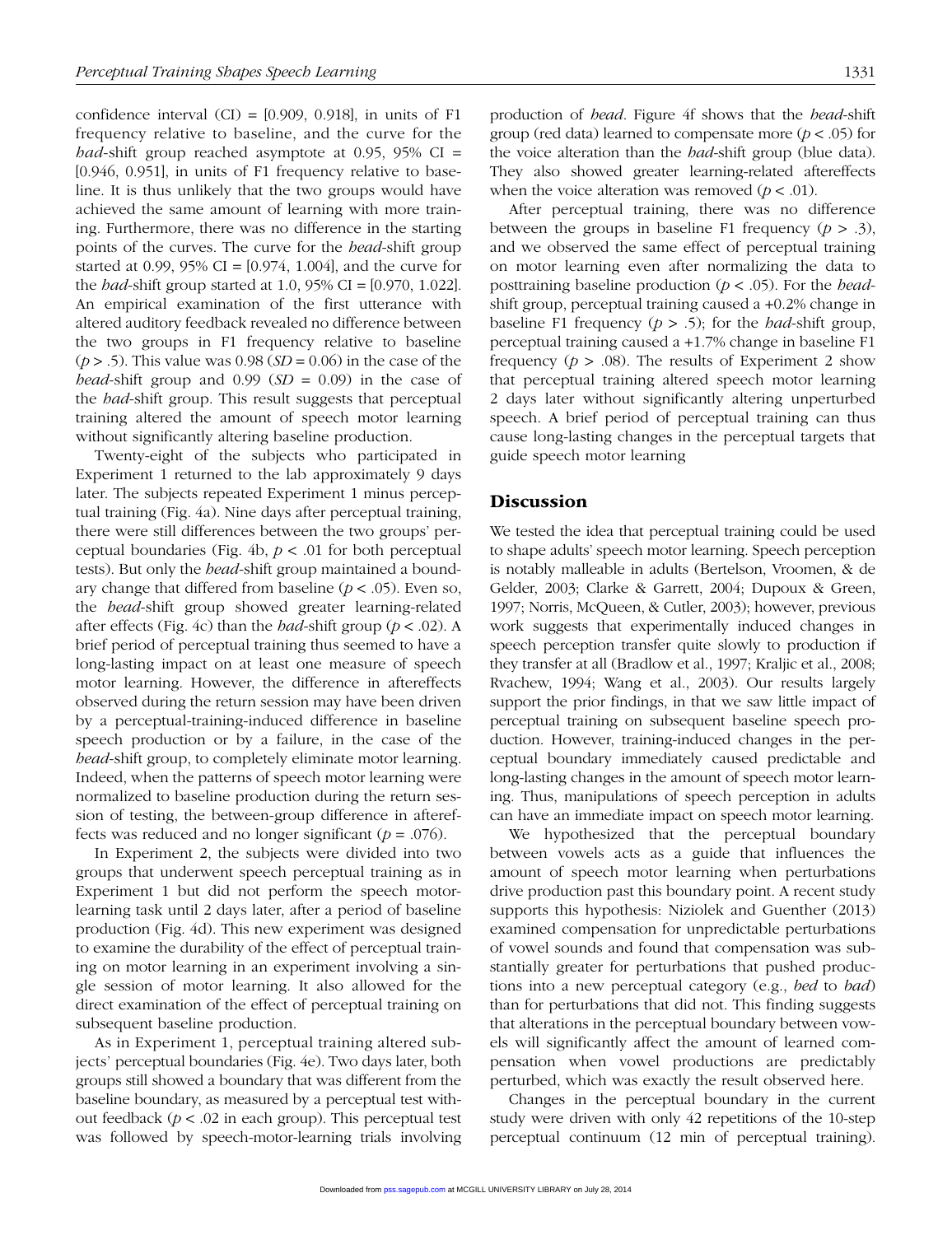

Fig. 4. Procedure and results for the second session of Experiment 1 (a–c) and for Experiment 2 (d–f). A subset of participants from Experiment 1 returned about 9 days later and repeated the experiment, minus perceptual training (a). In (b), the perceptual boundary between *head* and *had* (calculated as the frequency of formant 1, or F1, relative to the frequency of F1 in *head*) is plotted as a function of perceptual test (PT). Error bars represent ±1 *SE*. In (c), for the subjects who returned for the second session of testing, the produced frequency of F1 relative to the baseline frequency of F1 in *head* is plotted against the number of utterances of *head* in both sessions of testing (the procedure for Session 1 is described in Fig. 3b). The shaded areas around the curves represent ±1 *SE*, and the curves join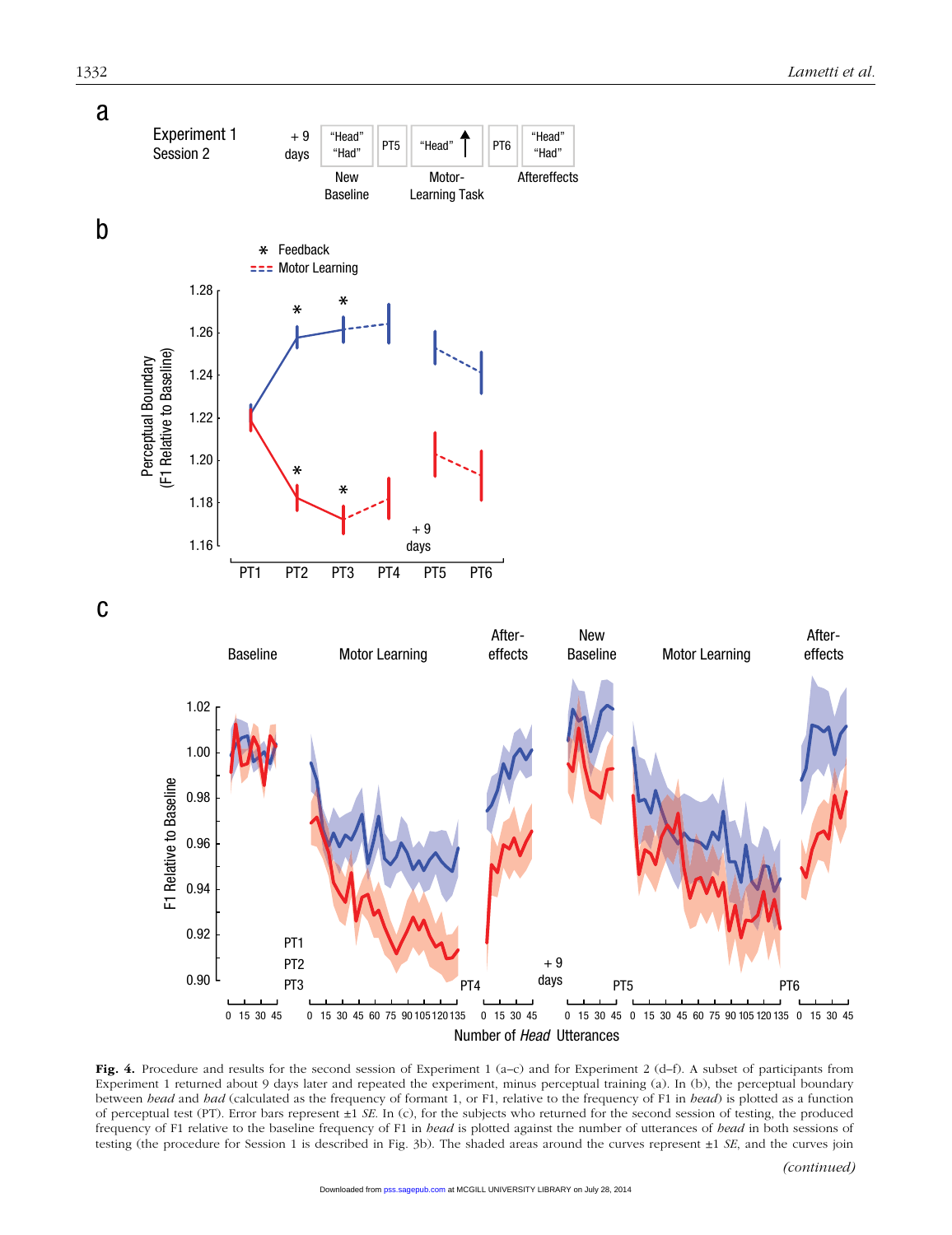



averages computed from blocks of five utterances. The first session of Experiment 2 (d) consisted of two phases. First, subjects spoke the words *head* and *had* (45 times each) without any manipulation (baseline). They then performed three perceptual tests designed to measure (PT1) and then alter (PT2 and PT3) the perceptual boundary between *head* and *had*. Two days later, subjects returned and spoke the word *head* 45 times each to establish a new baseline. This was followed by another perceptual test (PT4). Next, subjects spoke the word *head* 135 times, with the sound of their voices altered in real time (i.e., an increase in F1) so that the word sounded more like *had*. In a fifth perceptual test (PT5), the perceptual boundary between the two words was measured again. Finally, subjects spoke the two words 45 times each without any manipulation so that aftereffects of the motor learning could be assessed. In (e), the perceptual boundary between *head* and *had* (calculated as the frequency of F1 relative to the frequency of F1 in *head*) is plotted against perceptual tests. Error bars represent ±1 *SE*. In (f), the produced frequency of F1 relative to the baseline frequency of F1 in *head* is plotted against the number of utterances of *head* in both sessions of testing associated with Experiment 2.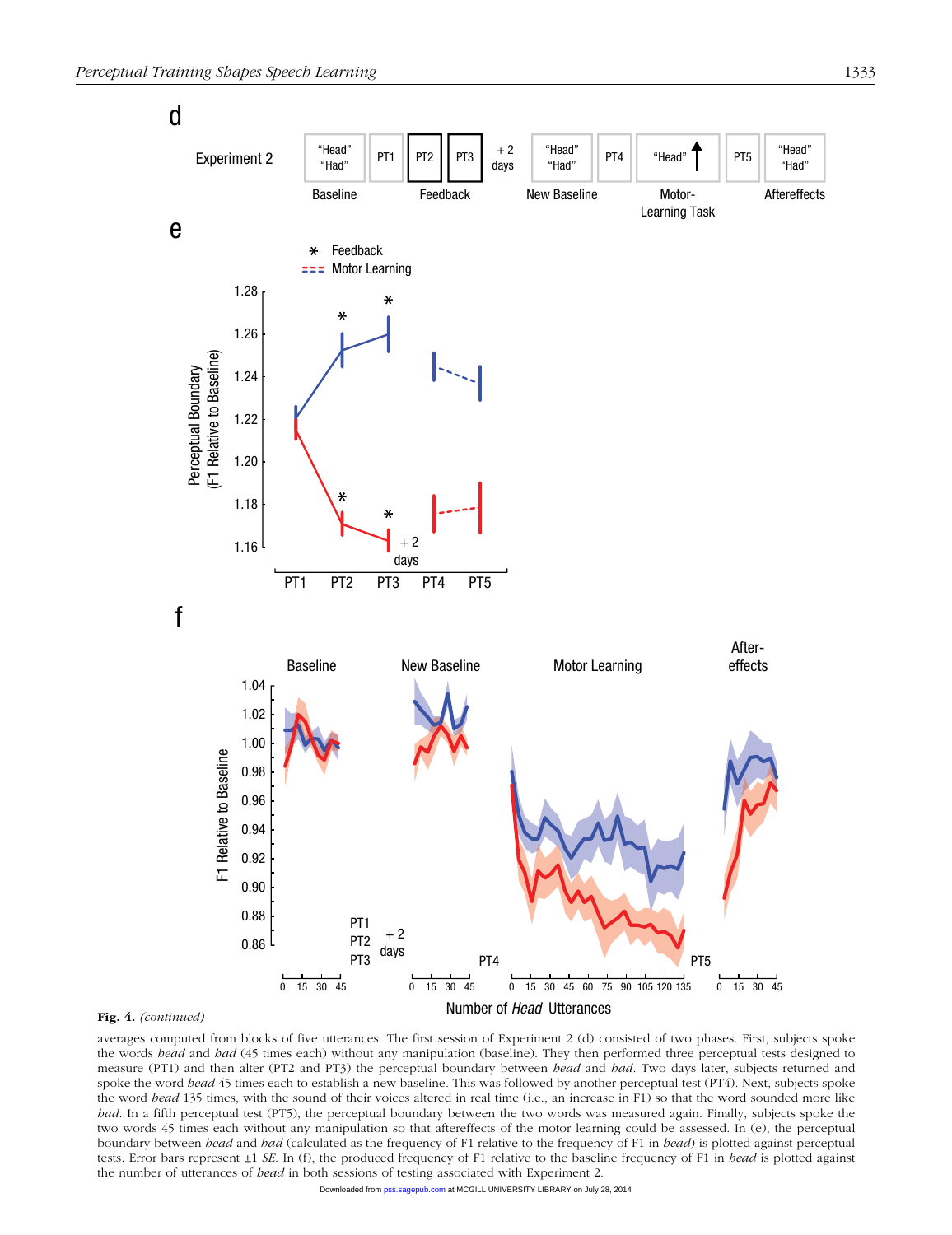Given the speed of adaptation, it seems important to question whether the acquired perceptual boundary reflects a true change in perception or simply a response alteration to follow the feedback. Across sensory systems, perceptual learning is typically defined as a long-lasting change in perception that improves an organism's ability to respond to its environment (Goldstone, 1998; Samuel & Kraljic, 2009). The feedback-driven change in the perceptual boundary we observed, and the persistence of this change days after feedback was removed, suggests that our participants' perception of the boundary between *head* and *had* was altered. But, most importantly, perceptual training also caused differences in speech motor learning. Learned compensation for altered auditory feedback of vowel sounds is known to be unaffected by cognitive strategy. Subjects specifically instructed not to adjust their speech when their production of the word *head* is made to sound like *had* show as much speech motor learning as those given no instruction (Munhall, MacDonald, Byrne, & Johnsrude, 2009). A response strategy adopted to meet the demands of perceptual training would have had little impact on subsequent speech motor learning.

Whether the perception of others' speech affects the speech motor learning of the listener was not the central question of the study, but the results suggest (with some caveats) that it does. That is, the *head*-to-*had* continuum used in perceptual training was based on exemplars taken from a Canadian man, and we saw immediate and stable transfer to the speech motor learning of our 62 female listeners. This result, although in contrast with previous findings suggesting that perceptual learning of speech sounds is speaker-specific and does not cause a global change in the perception of the listener (Eisner & McQueen, 2005), fits nicely with the established idea that speech is learned from a tutor (Doupe & Kuhl, 1999). The perceptual targets that define adults' speech motor learning can be acquired, it seems, through listening. Even so, it remains unclear how much similarity between the speech of the tutor and the listener—in accent, for instance—is required for perceptual training to affect speech motor learning. A different result might have been obtained if the tutor in this study had a foreign accent.

It is also worth testing the extent to which transfer between perceptual training and speech motor learning depends on the perceptual similarity between the trained word and the produced word (Reinisch & Holt, 2013). In our study, perceptual retuning on a *head*-to-*had* continuum altered productions of *head*. That is, the trained phonetic contrast included the produced word. The impact of perceptual training on speech motor learning may have been reduced or eliminated if participants had produced a different vowel (e.g., *hid*) during altered feedback. Finally, perceptual retuning in our study was driven using explicit feedback. Previous work has found that implicit perceptual learning does not seem to affect speech production (Kraljic et al., 2008). Thus, the manner by which speech perception is altered may affect the transfer of perceptual change to speech production.

How tightly is speech production coupled to speech perception? The answer seems to depend on the circumstances. The results of our study suggest that perceptual change immediately drives changes in speech motor learning but has little impact on previously learned speech. Another instance in which speech perception and production appear linked occurs in the phenomenon of phonetic convergence. In this case, a rapid increase in the similarity of different acoustic properties of speech (e.g., voice-onset time, pitch, intensity, formant frequency) is observed when talkers interact (Pardo, 2013). However, the extent of phonetic convergence between acoustic measures across studies is highly variable, and the phenomenon may be driven by idiosyncratic traits of the interacting talkers, such as how attractive they find each other (Babel, 2012). More generally, one's daily acoustic environment can also drive more gradual changes in speech production. Harrington, Palethorpe, and Watson (2000) found that, over a 30-year period, Queen Elizabeth's vowel-sound production came to match that of younger, less socially refined English speakers. Of course, changes in speech perception occur in isolation of production change. As we noted earlier, people adapt their perception of speech to foreign accents without adopting those accents in their own speech. Thus, the relationship between speech perception and production is not fixed.

In the context of motor control, our experiments show that plasticity in adults' perceptual systems can have a marked effect on the outcome of motor learning, even if the perceptual change occurs in the absence of movement. Motor learning is typically studied by examining compensation patterns for perturbations that drive behaviors away from well-defined sensory targets. During the act of reaching, for instance, learning can be observed in both humans and nonhuman primates when the motion path of the limb is predictably perturbed (Krakauer, Ghilardi, & Ghez, 1999; Li, Padoa-Schioppa, & Bizzi, 2001; Shadmehr & Mussa-Ivaldi, 1994). Error-based motor learning of a similar kind is found both in birdsong models of vocal learning (Sober & Brainard, 2009) and in speech production (Houde & Jordan, 1998; Lametti et al., 2012), as demonstrated by the current study. In perturbationbased studies of motor learning, the nervous system detects that a sensory target has not been met, and motor commands are systematically adjusted to compensate for the error (Shadmehr, Smith, & Krakauer, 2010). These experimental models of motor learning thus explain the maintenance of behavior in response to well-defined sensory targets. But how were those sensory goals acquired in the first place?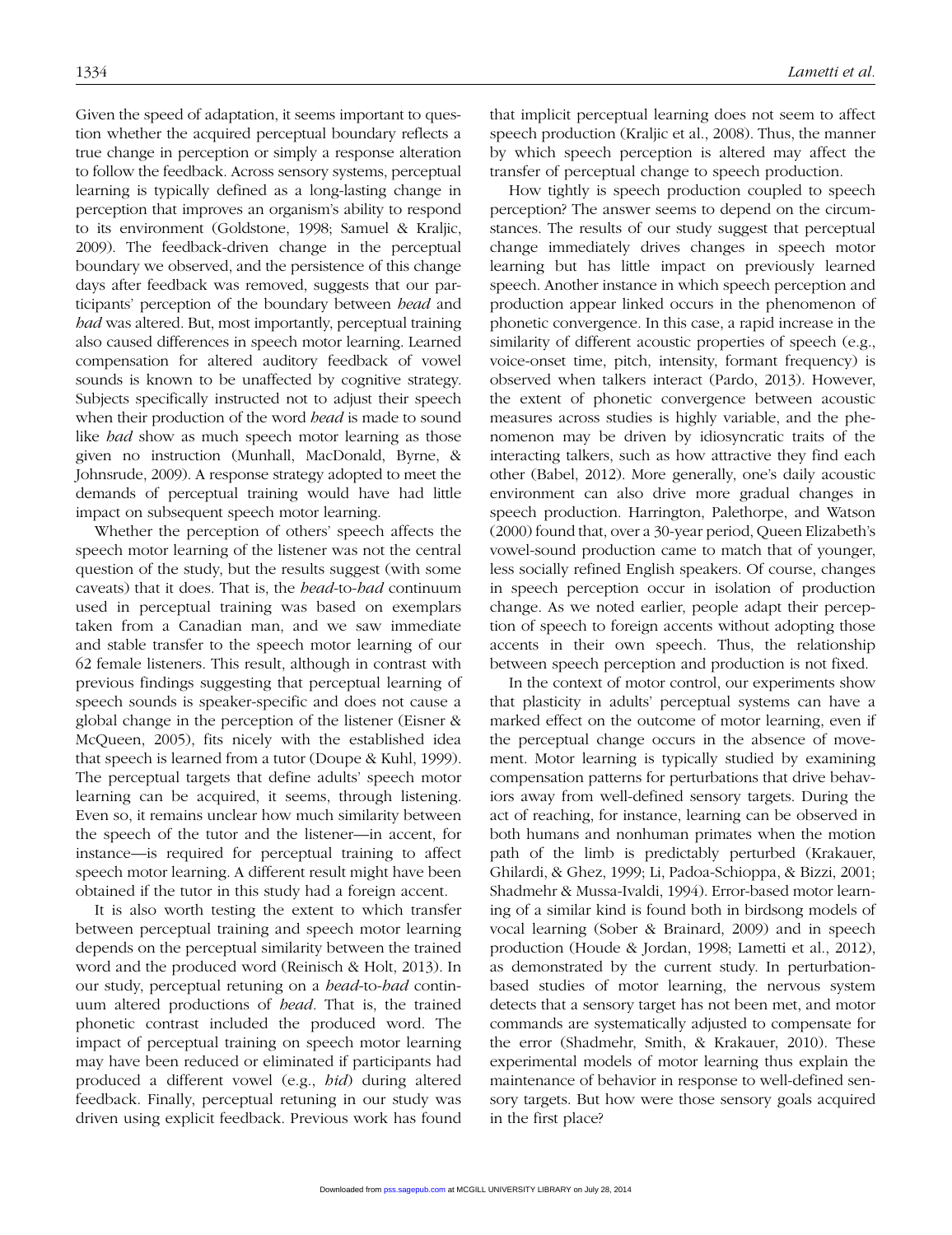The literature on limb motor learning has largely handled the question of how sensory targets are established in the context of movement—that is, the perceptual targets that guide movements are acquired by making movements, and then updated by new learning and experience (Körding & Wolpert, 2004; Wolpert, Diedrichsen, & Flanagan, 2011). However, during development, purely perceptual learning plays an integral role in defining the sensory targets that come to guide speech (Kuhl, 2004; Tsao et al., 2004). In this study, we tested whether the same is true for adults by experimentally separating perceptual learning and motor learning. The perceptual systems that support speech are notably plastic, and the results of this study provide further support for this idea. Most notably, however, changes in perception were immediately used by the motor system to shape how a new behavior was learned. Plasticity in sensory function that occurs in the absence of movement can thus play a significant role in motor learning.

#### Author Contributions

D. R. Lametti and D. J. Ostry designed the experiments. D. R. Lametti and S. A. Krol tested the participants. D. R. Lametti analyzed the data and wrote the first draft of the manuscript with help from S. A. Krol. The manuscript was then edited by D. R. Lametti, D. M. Shiller, and D. J. Ostry.

#### Declaration of Conflicting Interests

The authors declared that they had no conflicts of interest with respect to their authorship or the publication of this article.

#### Funding

The research was supported by National Institute on Deafness and Other Communication Disorders Grant DC012502 and by the Fonds Québécois de la Recherche sur la Nature et les Technologies (FQRNT). S. A. Krol was supported by a Natural Sciences and Engineering Research Council of Canada Undergraduate Student Research Award. D. R. Lametti was supported by a postdoctoral fellowship from FQRNT.

#### References

- Babel, M. (2012). Evidence for phonetic and social selectivity in spontaneous phonetic imitation. *Journal of Phonetics*, *40*, 177–189.
- Bertelson, P., Vroomen, J., & de Gelder, B. (2003). Visual recalibration of auditory speech identification: A McGurk aftereffect. *Psychological Science*, *14*, 592–597.
- Boersma, P., & Weenink, D. (2014). Praat: Doing phonetics by computer (Version 5.3.67) [Computer program]. Retrieved from http://www.praat.org/
- Bradlow, A., Akahane-Yamada, R., Pisoni, D., & Tohkura, Y. (1999). Training Japanese listeners to identify English /r/ and /l/: Long-term retention of learning in perception and production. *Perception & Psychophysics*, *61*, 977–985.
- Bradlow, A., Pisoni, D., Akahane-Yamada, R., & Tohkura, Y. (1997). Training Japanese listeners to identify English /r/

and /l/: IV. Some effects of perceptual learning on speech production. *Journal of the Acoustical Society of America*, *101*, 2299–2310.

- Callan, D. E., Tajima, K., Callan, A. M., Kubo, R., Masaki, S., & Akahane-Yamada, R. (2003). Learning-induced neural plasticity associated with improved identification performance after training of a difficult second-language phonetic contrast. *NeuroImage*, *19*, 113–124.
- Clarke, C. M., & Garrett, M. F. (2004). Rapid adaptation to foreign-accented English. *Journal of the Acoustical Society of America*, *116*, 3647–3658.
- Cressman, E. K., & Henriques, D. Y. P. (2009). Sensory recalibration of hand position following visuomotor adaptation. *Journal of Neurophysiology*, *102*, 3505–3518.
- Doupe, A. J., & Kuhl, P. K. (1999). Birdsong and human speech: Common themes and mechanisms. *Annual Review of Neuroscience*, *22*, 567–631.
- Dupoux, E., & Green, K. (1997). Perceptual adjustment to highly compressed speech: Effects of talker and rate changes. *Journal of Experimental Psychology: Human Perception and Performance*, *23*, 914–927.
- Eisner, F., & McQueen, J. M. (2005). The specificity of perceptual learning in speech processing. *Perception & Psychophysics*, *67*, 224–238.
- Goldstone, R. L. (1998). Perceptual learning. *Annual Review of Psychology*, *49*, 585–612.
- Haith, A., Jackson, C., Miall, R., & Vijayakumar, S. (2008). Unifying the sensory and motor components of sensorimotor adaptation. *Advances in Neural Information Processing Systems*, *21*, 593–600.
- Harrington, J., Palethorpe, S., & Watson, C. I. (2000). Does the Queen speak the Queen's English? *Nature*, *408*, 927–928.
- Houde, J. F., & Jordan, M. I. (1998). Sensorimotor adaptation in speech production. *Science*, *279*, 1213–1216.
- Körding, K. P., & Wolpert, D. M. (2004). Bayesian integration in sensorimotor learning. *Nature*, *427*, 244–247.
- Krakauer, J. W., Ghilardi, M. F., & Ghez, C. (1999). Independent learning of internal models for kinematic and dynamic control of reaching. *Nature Neuroscience*, *2*, 1026–1031.
- Kraljic, T., Brennan, S. E., & Samuel, A. G. (2008). Accommodating variation: Dialects, idiolects, and speech processing. *Cognition*, *107*, 54–81.
- Kuhl, P. K. (2004). Early language acquisition: Cracking the speech code. *Nature Reviews Neuroscience*, *5*, 831–843.
- Ladefoged, P. (1975). *A course in phonetics*. New York, NY: Harcourt Brace Jovanovich.
- Lametti, D. R., Nasir, S. M., & Ostry, D. J. (2012). Sensory preference in speech production revealed by simultaneous alteration of auditory and somatosensory feedback. *Journal of Neuroscience*, *32*, 9351–9358.
- Li, C. S., Padoa-Schioppa, C., & Bizzi, E. (2001). Neuronal correlates of motor performance and motor learning in the primary motor cortex of monkeys adapting to an external force field. *Neuron*, *30*, 593–607.
- Maye, J., Aslin, R. N., & Tanenhaus, M. K. (2008). The weckud wetch of the wast: Lexical adaptation to a novel accent. *Cognitive Science*, *32*, 543–562.
- Munhall, K. G., MacDonald, E. N., Byrne, S. K., & Johnsrude, I. (2009). Talkers alter vowel production in response to real-time